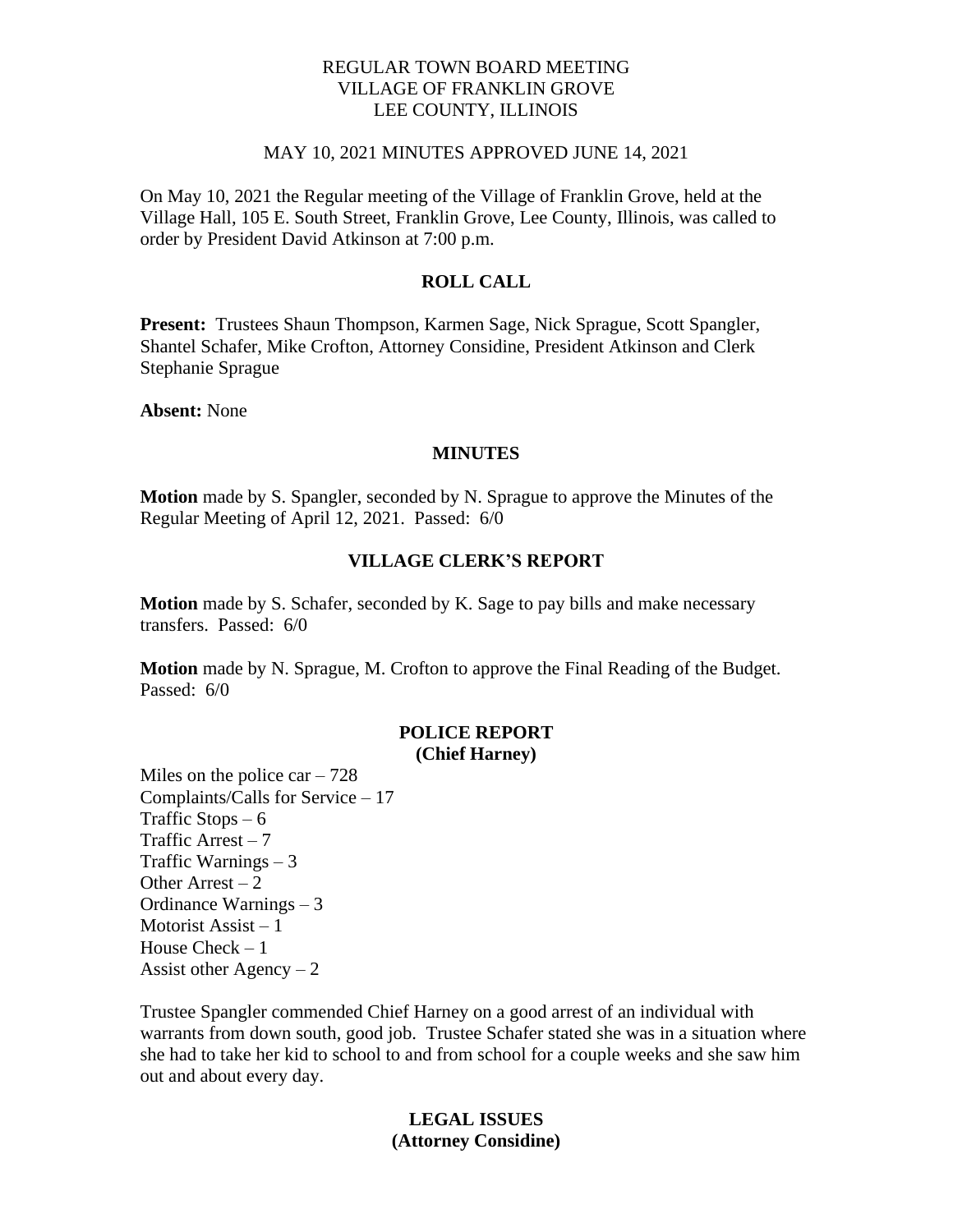None

### **GENERAL ISSUES**

None

### C**OMMITTEE REPORTS**

**STREETS & ALLEYS** (N. Sprague Chairman)

None

### **WATER & SEWER**

(M. Crofton Chairman)

None

#### **COMMUNITY DEVELOPMENT**

(S. Schafer Chairman)

None

### **PROPERTIES**

(K. Sage Chairman)

None

### **FINANCE AND INSURANCE COMMITTEE**

(S. Thompson Chairman)

None

#### **TOURISM**

(S. Spangler Chairman)

Trustee Spangler informed the board there was a meeting a couple weeks ago for a summer harvest festival of sorts. It was mentioned the Harvest Fest has run its course and it may be time to rebrand the festival. The Big Rig will be Aug  $7<sup>th</sup>$ , park committee will have the duck derby and a movie night, the garage sales will be that weekend. He stated there isn't an official committee, probably won't be a parade. There may be music and a beer garden at Rooney's. Trustee Schafer stated she and Kelly Reagan will take it over.

The Antique Equipment will still be the July 31-Aug  $1<sup>st</sup>$  date.

Trustee Spangler stated Chaplain Creek is bleeding to death and the Historical Society is down to about 3 people, need younger people to join.

Trustee Spangler stated this year's car show was one of the best car shows. They didn't have the most cars but it was the most attended, people were glad to get out, they had a great variety of cars and the trophies went over very well. He wanted to publicly thank Trustee Karmen Sage and her son for all their help. They came early, stayed late and were a great deal of help and it is greatly appreciated. The streets looked great, no complaints there.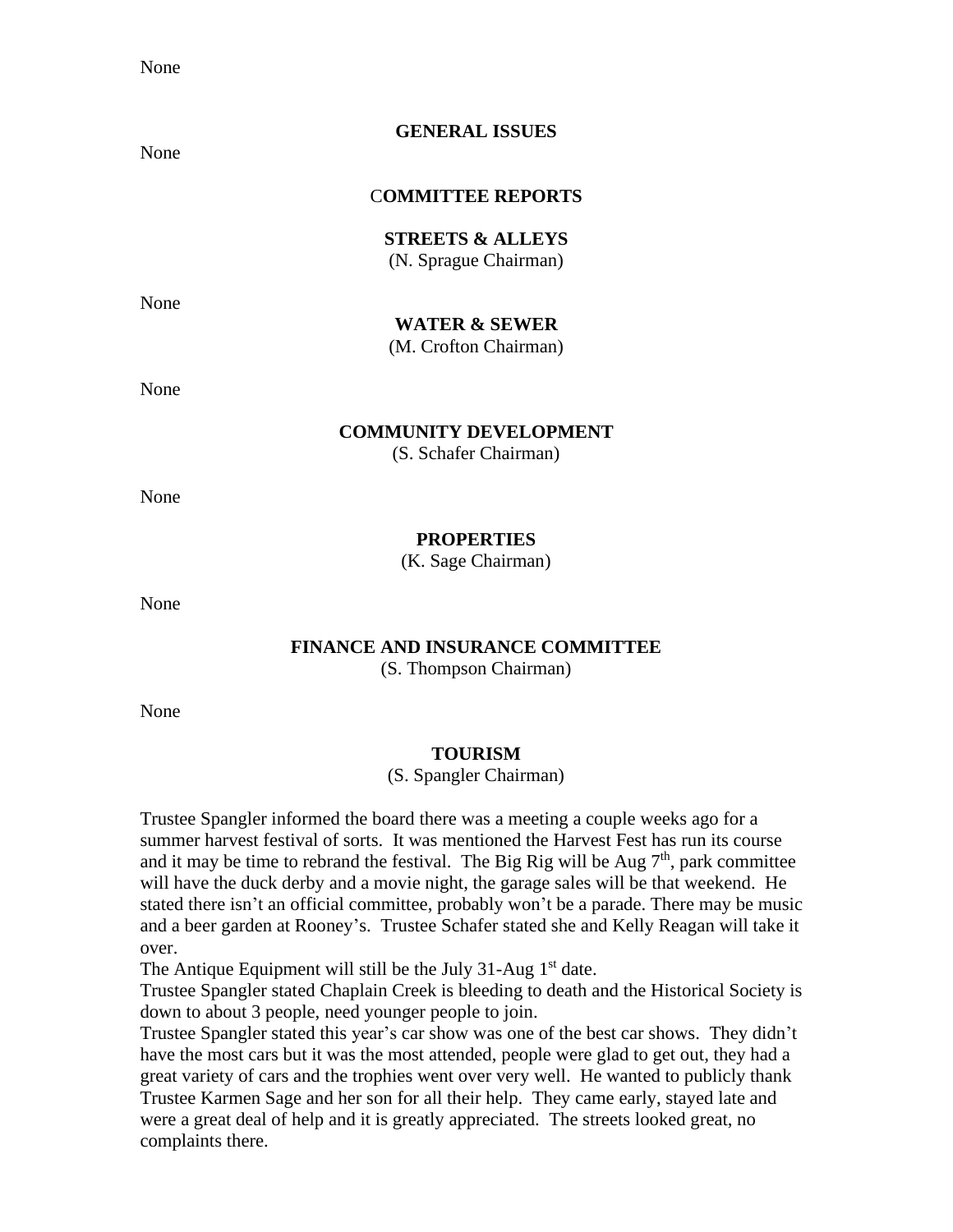President Atkinson thanked Trustee Scott Spangler for his service as Village Trustee. Scott has probably made the biggest strides as far as the betterment of the town in his years of service. He implemented the golf carts, updating of the fire ordinance so that it's actually legal to have a campfire, the car show, Harvest Fest, the new Covid station board tables to name a few. Scott has easily been the busiest board member going back the last 12 years. President Atkinson stated he can't safe enough good about his service and someone has some big shoes to fill!

### **HISTORIC PRESERVATION/EARLY WARNING**

(S. Spangler Chairman)

None

# **ADJOURNED SINE DI**

As no further business was brought before the board, a motion to adjourn was made by S. Thompson, seconded by S. Schafer and carried by unanimous vote at 7:25 p.m.

# **ADMINISTRATION OF OATH**

Village Clerk Stephanie Sprague administered the Oath of Office to re-elected Village President David Atkinson, newly elected Village Trustee Paul Erisman and re-elected Village Trustees Karmen Sage, Shantel Schafer and Nick Sprague.

# **ROLL CALL**

**Present:** Trustees Shaun Thompson, Karmen Sage, Nick Sprague, Paul Erisman, Shantel Schafer, Mike Crofton, Attorney Considine, President David Atkinson and Clerk Stephanie Sprague.

**Absent:** None

# **NEW BUSINESS**

# **RECOGNITION OF VISITOR'S**

Marilyn Spangler informed the board the park committee will meet Wednesday May 12, 2021 at 7:00p.m. at the Atlasta Park community building. President Atkinson advised he has a new recruit that would like to join the park committee, Heather Grove. Marilyn asked who the board representative would be. Trustee Karmen Sage will be our liaison. Marilyn asked if the projects/improvement for the park would come before the park committee and President Atkinson stated it absolutely would.

President Atkinson stated the doors at the building open in rather than out. He asked Trustee Thompson to check with insurance to see what they have to say about it and asked Trustee Paul Erisman to work on getting them switched out.

# **VILLAGE CLERK'S REPORT**

None

# **POLICE REPORT**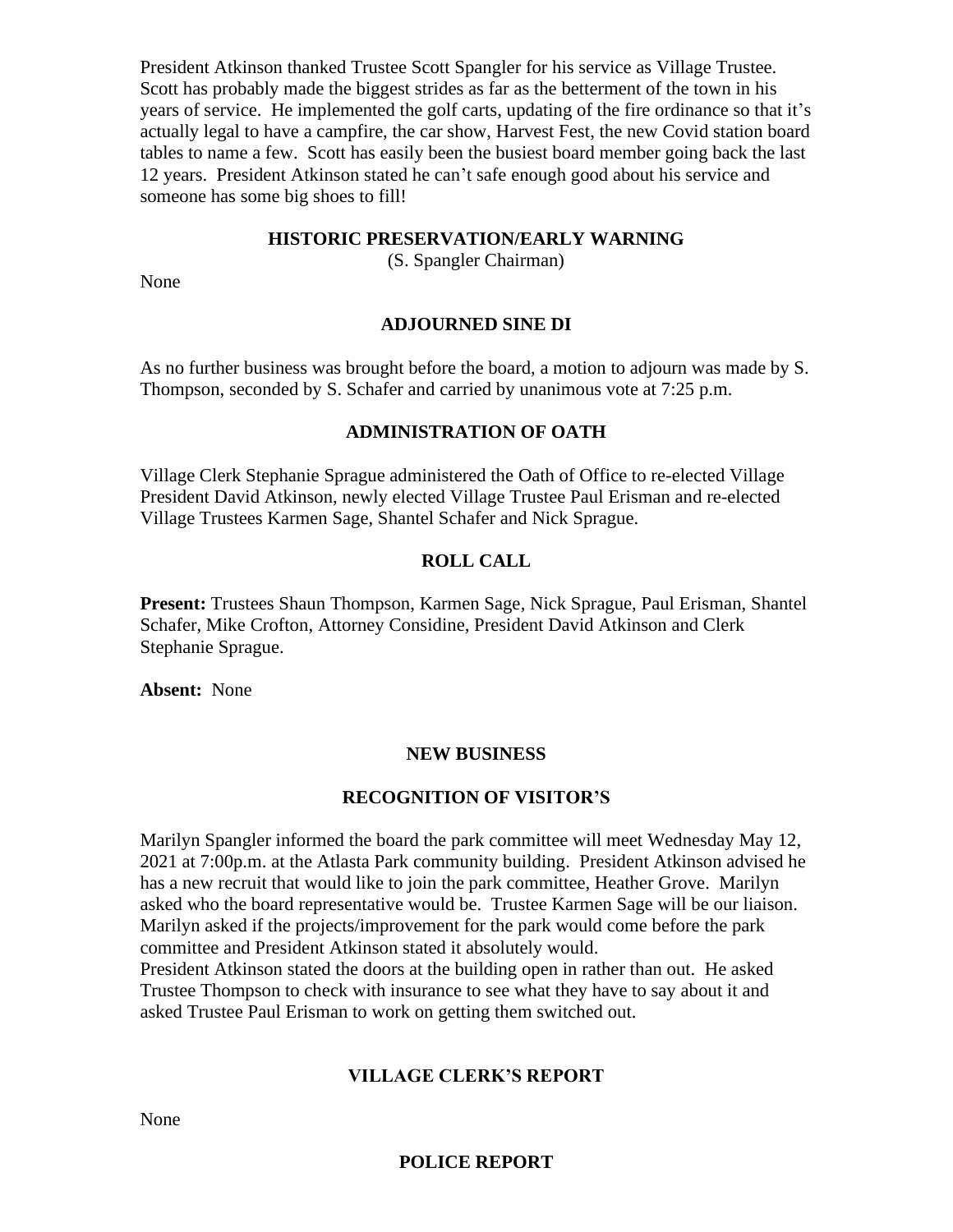#### **LEGAL ISSUES**

#### (Attorney Dana Considine)

Attorney Considine stated there are no updates on the Suski estate, the bills exceed the assets on the estate.

#### **GENERAL ISSUES**

The meeting schedule will remain the second Monday of the month. It will be posted on the website and published in the newspaper.

**Motion** made by S. Schafer, seconded by N. Sprague for the Fee Schedule to remain the same. Passed: 6/0

**Motion** made by S. Thompson, seconded by M. Crofton to approve the Committee Assignment, updating the Harvest Fest to Shantel Schafer and Kelly Reagan. Passed: 6/0

### C**OMMITTEE REPORTS**

President David Atkinson advised we will be looking for a new Zoning Board President since Gary Mason has been elected as Village Trustee.

# **STREETS & ALLEYS**

(N. Sprague Chairman)

**Motion** made by N. Sprague, seconded by S. Schafer to change the sidewalk reimbursement for downtown are to split the cost 50/50 with the owners, excluding stoops and stairs. This change will be retroactive to the bank and Rooney's. Passed: 6/0

Trustee Schafer asked about the post on Facebook about free trees. Trustee Sprague informed her if residents would like a tree on village property, the village will pay for it. If it's for their property, they get them at village cost.

Trustee Schafer asked about the repairs on Maple St. where it was dug up. Ron Miller stated now that the gravel has settled, they will get it repaired.

Trustee Erisman informed the board the township is having some holes filled and while they are here if there is left over material they will get some of the village street holes repaired as well. President Atkinson mentioned we should check on possibly getting slag on Elm St, south of the tracks to the school.

# **WATER & SEWER**

(M. Crofton Chairman)

Trustee Crofton stated things with the treatment plant are going good, he is talking to engineers to help out with some things. Trustee Schafer asked what the status is of the letters we received for the EPA. Trusted Crofton stated we are all in compliance.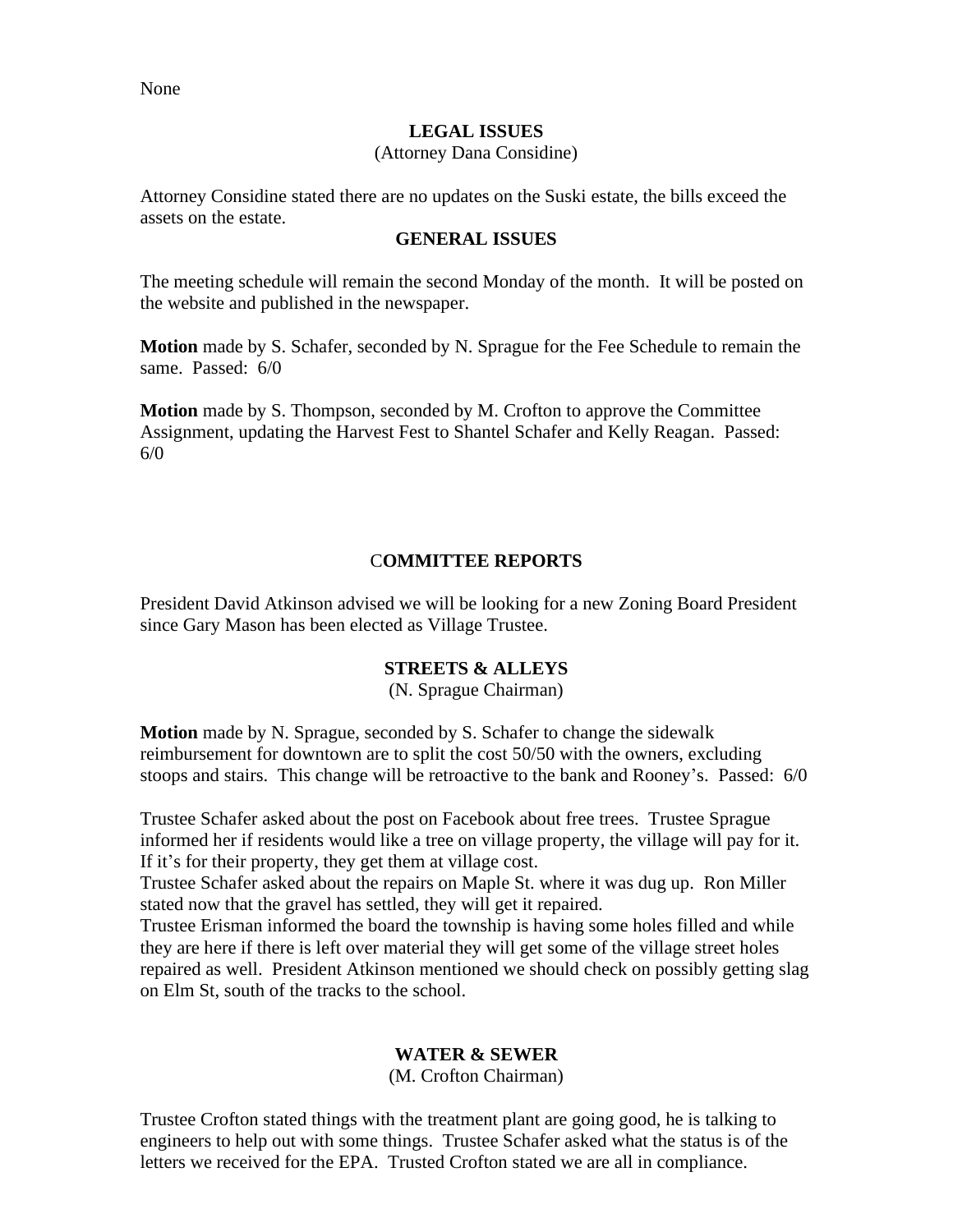Ron Miller stated his 15 hours of continuing education will be completed 5/11/21. Trustee Schafer stated it could be beneficial for everyone to walk through the plant.

### **COMMUNITY DEVELOPMENT**

(S. Schafer Chairman)

Trustee Schafer informed the board she would like to plant flowers around the stop signs. The board stated there was such a project called Stop and Smell the Flowers. She stated she went to the library meeting to discuss the separation; they were missing someone so they weren't comfortable voting on it. She was wondering of we should switch payroll now. Attorney Considine advised we would have to pass a resolution, suggested talking to the auditor first and the board would have to vote on it. President Atkinson stated he plans on moving forward with IMRF for our employees. Scott Spangler recommended the village explore other retirement plans as it has changed and it is not what it used to be.

Trustee Schafer stated the feedback she received of the residents greatest concerns were ordinance enforcement, street and sidewalk improvements and speeders/law enforcement.

### **PROPERTIES**

# (P. Erisman Chairman)

President Atkinson asked Trustee Erisman if he thought the New Holland was sufficient for the village needs. Trustee Erisman did not think it is.

Trustee Schafer asked about the basketball hoops at Atlasta Park. Marilyn Spangler stated it is still on the agenda, still waiting to get the driveway put in for the parking. After discussion it was determined the backboards may just need repainted.

Marilyn reminded everyone the park committee meets the second Wednesday of the month at 7pm at the community building.

Trustee Erisman asked about the remaining playground equipment that needs to be installed. Trustee Sprague stated there is just one piece remaining to be installed and it is just a matter of being about to get all hands on deck. Trustee Erisman stated he would be able to get some additional help as well.

# **FINANCE AND INSURANCE COMMITTEE**

(S. Thompson Chairman)

Trustee Thompson informed the board the flag light replacement, Hilliker Electric stated its ComEd and he will check with ComEd about a sensor. Trustee Thompson reminded the village employees to shut off lights and overhead doors when they leave the shop, and make sure it is secure.

#### **TOURISM**

# (K. Sage Chairman)

President Atkinson advised Karmen she has big shoes to fill as chairman of tourism, but Scott has agreed to stay on the committee and advised she keep tapping that tree as much as she can.